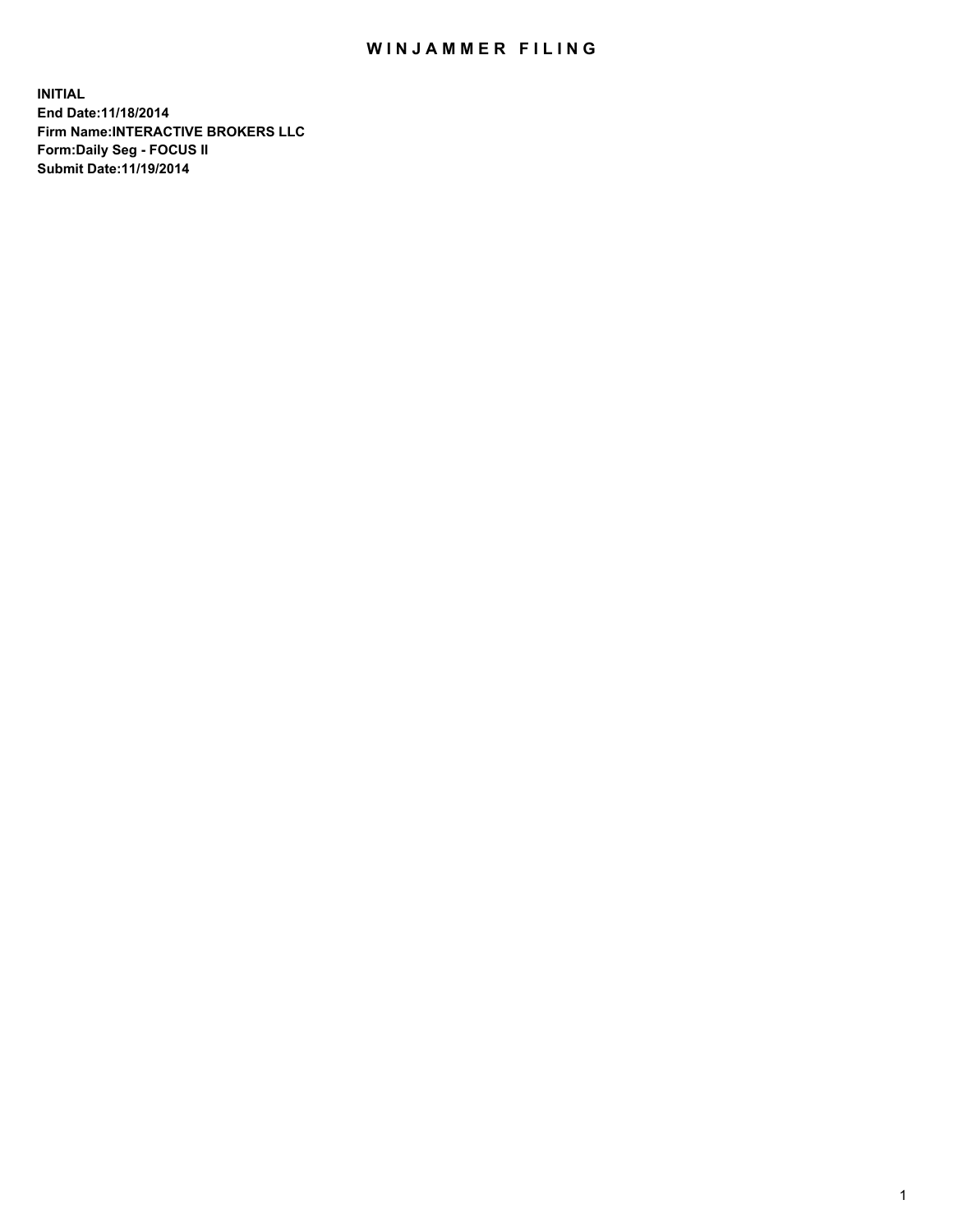## **INITIAL End Date:11/18/2014 Firm Name:INTERACTIVE BROKERS LLC Form:Daily Seg - FOCUS II Submit Date:11/19/2014 Daily Segregation - Cover Page**

| Name of Company<br><b>Contact Name</b><br><b>Contact Phone Number</b><br><b>Contact Email Address</b>                                                                                                                                                                                                                          | <b>INTERACTIVE BROKERS LLC</b><br><b>Michael Ellman</b><br>203-422-8926<br>mellman@interactivebrokers.co<br>m |
|--------------------------------------------------------------------------------------------------------------------------------------------------------------------------------------------------------------------------------------------------------------------------------------------------------------------------------|---------------------------------------------------------------------------------------------------------------|
| FCM's Customer Segregated Funds Residual Interest Target (choose one):<br>a. Minimum dollar amount: ; or<br>b. Minimum percentage of customer segregated funds required:% ; or<br>c. Dollar amount range between: and; or<br>d. Percentage range of customer segregated funds required between:% and%.                         | $\overline{\mathbf{0}}$<br>0<br>155,000,000 245,000,000<br>00                                                 |
| FCM's Customer Secured Amount Funds Residual Interest Target (choose one):<br>a. Minimum dollar amount: ; or<br>b. Minimum percentage of customer secured funds required:% ; or<br>c. Dollar amount range between: and; or<br>d. Percentage range of customer secured funds required between:% and%.                           | $\overline{\mathbf{0}}$<br>0<br>80,000,000 120,000,000<br>0 <sub>0</sub>                                      |
| FCM's Cleared Swaps Customer Collateral Residual Interest Target (choose one):<br>a. Minimum dollar amount: ; or<br>b. Minimum percentage of cleared swaps customer collateral required:% ; or<br>c. Dollar amount range between: and; or<br>d. Percentage range of cleared swaps customer collateral required between:% and%. | $\overline{\mathbf{0}}$<br><u>0</u><br>0 <sub>0</sub><br>0 <sub>0</sub>                                       |
| Current ANC:on<br><b>Broker Dealer Minimum</b><br>Debit/Deficit - CustomersCurrent AmountGross Amount<br>Domestic Debit/Deficit<br>Foreign Debit/Deficit                                                                                                                                                                       | 2,603,876,623 18-NOV-2014<br>378,153,879<br>5,154,021<br>4,971,3930                                           |
| Debit/Deficit - Non CustomersCurrent AmountGross Amount<br>Domestic Debit/Deficit<br>Foreign Debit/Deficit<br>Proprietary Profit/Loss<br>Domestic Profit/Loss                                                                                                                                                                  | 0 <sub>0</sub><br>0 <sub>0</sub><br>$\overline{\mathbf{0}}$                                                   |
| Foreign Profit/Loss<br>Proprietary Open Trade Equity<br>Domestic OTE<br>Foreign OTE<br><b>SPAN</b><br><b>Customer SPAN Calculation</b>                                                                                                                                                                                         | $\overline{\mathbf{0}}$<br>$\overline{\mathbf{0}}$<br><u>0</u><br>1,131,029,077                               |
| Non-Customer SPAN Calcualation<br><b>Proprietary Capital Charges</b><br>Minimum Dollar Amount Requirement<br>Other NFA Dollar Amount Requirement                                                                                                                                                                               | 33,451,873<br><u>0</u><br>20,000,000 [7465]<br>21,600,905 [7475]                                              |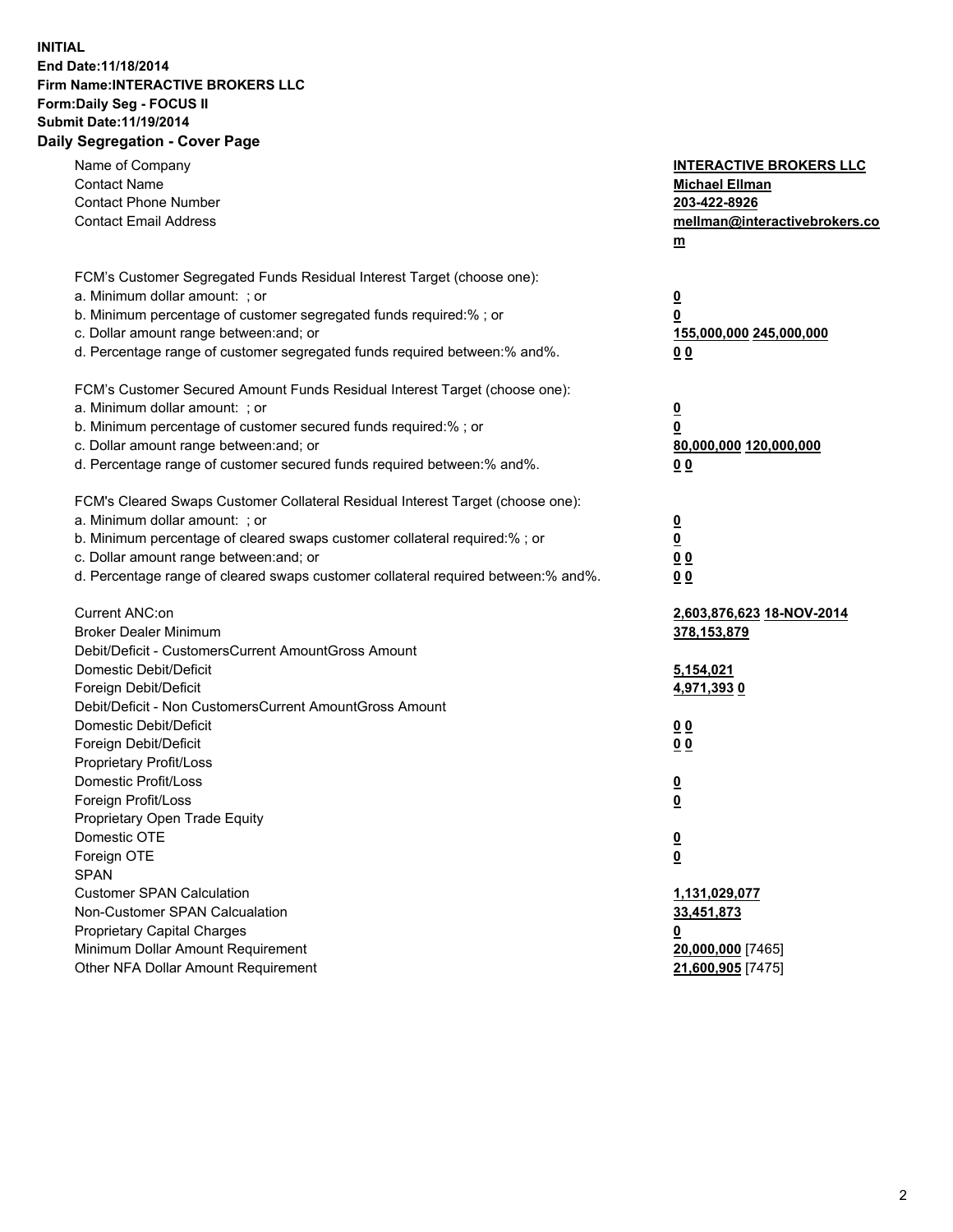## **INITIAL End Date:11/18/2014 Firm Name:INTERACTIVE BROKERS LLC Form:Daily Seg - FOCUS II Submit Date:11/19/2014 Daily Segregation - Secured Amounts**

|     | Dany Ocgregation - Oceanea Annoanta                                                         |                                   |
|-----|---------------------------------------------------------------------------------------------|-----------------------------------|
|     | Foreign Futures and Foreign Options Secured Amounts                                         |                                   |
|     | Amount required to be set aside pursuant to law, rule or regulation of a foreign            | $0$ [7305]                        |
|     | government or a rule of a self-regulatory organization authorized thereunder                |                                   |
| 1.  | Net ledger balance - Foreign Futures and Foreign Option Trading - All Customers             |                                   |
|     | A. Cash                                                                                     | 315,514,123 [7315]                |
|     | B. Securities (at market)                                                                   | $0$ [7317]                        |
| 2.  | Net unrealized profit (loss) in open futures contracts traded on a foreign board of trade   | $-1,672,067$ [7325]               |
| 3.  | Exchange traded options                                                                     |                                   |
|     | a. Market value of open option contracts purchased on a foreign board of trade              | 582,609 [7335]                    |
|     | b. Market value of open contracts granted (sold) on a foreign board of trade                | <mark>-519,941</mark> [7337]      |
| 4.  | Net equity (deficit) (add lines 1.2. and 3.)                                                | 313,904,724 [7345]                |
| 5.  | Account liquidating to a deficit and account with a debit balances - gross amount           | 4,971,393 [7351]                  |
|     | Less: amount offset by customer owned securities                                            | 0 [7352] 4,971,393 [7354]         |
| 6.  | Amount required to be set aside as the secured amount - Net Liquidating Equity              | 318,876,117 [7355]                |
|     | Method (add lines 4 and 5)                                                                  |                                   |
| 7.  | Greater of amount required to be set aside pursuant to foreign jurisdiction (above) or line | 318,876,117 [7360]                |
|     | 6.                                                                                          |                                   |
|     | FUNDS DEPOSITED IN SEPARATE REGULATION 30.7 ACCOUNTS                                        |                                   |
| 1.  | Cash in banks                                                                               |                                   |
|     | A. Banks located in the United States                                                       | 341,412,306 [7500]                |
|     | B. Other banks qualified under Regulation 30.7                                              | 0 [7520] 341,412,306 [7530]       |
| 2.  | Securities                                                                                  |                                   |
|     | A. In safekeeping with banks located in the United States                                   | $0$ [7540]                        |
|     | B. In safekeeping with other banks qualified under Regulation 30.7                          | 0 [7560] 0 [7570]                 |
| 3.  | Equities with registered futures commission merchants                                       |                                   |
|     | A. Cash                                                                                     | $0$ [7580]                        |
|     | <b>B.</b> Securities                                                                        | $0$ [7590]                        |
|     | C. Unrealized gain (loss) on open futures contracts                                         | $0$ [7600]                        |
|     | D. Value of long option contracts                                                           | $0$ [7610]                        |
|     | E. Value of short option contracts                                                          | 0 [7615] 0 [7620]                 |
| 4.  | Amounts held by clearing organizations of foreign boards of trade                           |                                   |
|     | A. Cash                                                                                     | $0$ [7640]                        |
|     | <b>B.</b> Securities                                                                        | $0$ [7650]                        |
|     | C. Amount due to (from) clearing organization - daily variation                             | $0$ [7660]                        |
|     | D. Value of long option contracts                                                           | $0$ [7670]                        |
|     | E. Value of short option contracts                                                          | 0 [7675] 0 [7680]                 |
| 5.  | Amounts held by members of foreign boards of trade                                          |                                   |
|     | A. Cash                                                                                     | 81,041,730 [7700]                 |
|     | <b>B.</b> Securities                                                                        | $0$ [7710]                        |
|     | C. Unrealized gain (loss) on open futures contracts                                         | $-6,193,407$ [7720]               |
|     | D. Value of long option contracts                                                           | 581,806 [7730]                    |
|     | E. Value of short option contracts                                                          | -519,925 [7735] 74,910,204 [7740] |
| 6.  | Amounts with other depositories designated by a foreign board of trade                      | 0 [7760]                          |
| 7.  | Segregated funds on hand                                                                    | $0$ [7765]                        |
| 8.  | Total funds in separate section 30.7 accounts                                               | 416,322,510 [7770]                |
| 9.  | Excess (deficiency) Set Aside for Secured Amount (subtract line 7 Secured Statement         | 97,446,393 [7380]                 |
|     | Page 1 from Line 8)                                                                         |                                   |
| 10. | Management Target Amount for Excess funds in separate section 30.7 accounts                 | 80,000,000 [7780]                 |
| 11. | Excess (deficiency) funds in separate 30.7 accounts over (under) Management Target          | 17,446,393 [7785]                 |
|     |                                                                                             |                                   |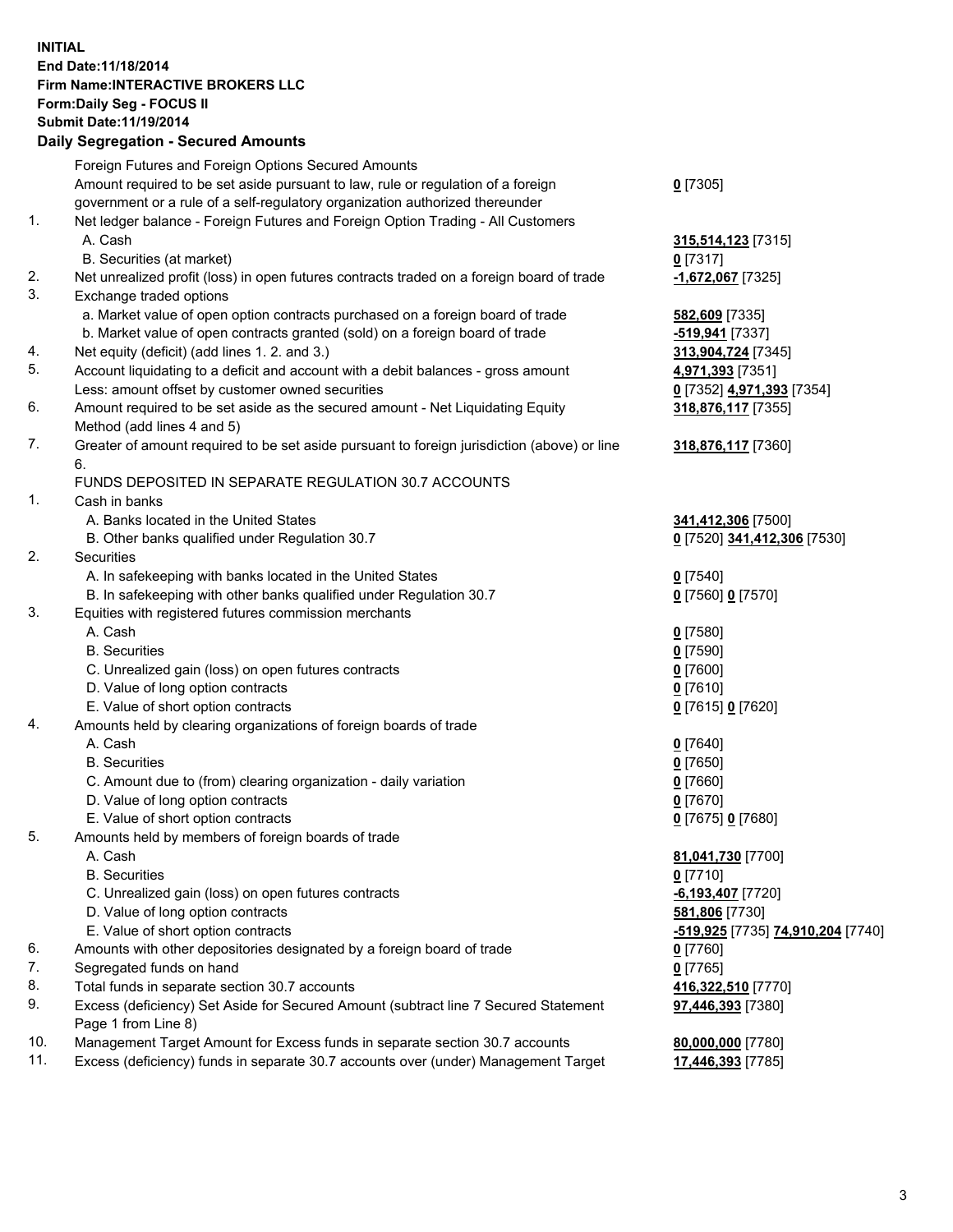**INITIAL End Date:11/18/2014 Firm Name:INTERACTIVE BROKERS LLC Form:Daily Seg - FOCUS II Submit Date:11/19/2014 Daily Segregation - Segregation Statement** SEGREGATION REQUIREMENTS(Section 4d(2) of the CEAct) 1. Net ledger balance A. Cash **2,345,121,017** [7010] B. Securities (at market) **0** [7020] 2. Net unrealized profit (loss) in open futures contracts traded on a contract market **-26,640,620** [7030] 3. Exchange traded options A. Add market value of open option contracts purchased on a contract market **129,666,236** [7032] B. Deduct market value of open option contracts granted (sold) on a contract market **-186,963,160** [7033] 4. Net equity (deficit) (add lines 1, 2 and 3) **2,261,183,473** [7040] 5. Accounts liquidating to a deficit and accounts with debit balances - gross amount **5,154,021** [7045] Less: amount offset by customer securities **0** [7047] **5,154,021** [7050] 6. Amount required to be segregated (add lines 4 and 5) **2,266,337,494** [7060] FUNDS IN SEGREGATED ACCOUNTS 7. Deposited in segregated funds bank accounts A. Cash **340,538,459** [7070] B. Securities representing investments of customers' funds (at market) **1,191,214,253** [7080] C. Securities held for particular customers or option customers in lieu of cash (at market) **0** [7090] 8. Margins on deposit with derivatives clearing organizations of contract markets A. Cash **12,792,193** [7100] B. Securities representing investments of customers' funds (at market) **79,532,103** [7110] C. Securities held for particular customers or option customers in lieu of cash (at market) **0** [7120] 9. Net settlement from (to) derivatives clearing organizations of contract markets **1,313,864** [7130] 10. Exchange traded options A. Value of open long option contracts **832,709** [7132] B. Value of open short option contracts **-6,595,043** [7133] 11. Net equities with other FCMs A. Net liquidating equity **-20,165,769** [7140] B. Securities representing investments of customers' funds (at market) **869,981,019** [7160] C. Securities held for particular customers or option customers in lieu of cash (at market) **0** [7170] 12. Segregated funds on hand **0** [7150] 13. Total amount in segregation (add lines 7 through 12) **2,469,443,788** [7180] 14. Excess (deficiency) funds in segregation (subtract line 6 from line 13) **203,106,294** [7190] 15. Management Target Amount for Excess funds in segregation **155,000,000** [7194]

16. Excess (deficiency) funds in segregation over (under) Management Target Amount Excess

**48,106,294** [7198]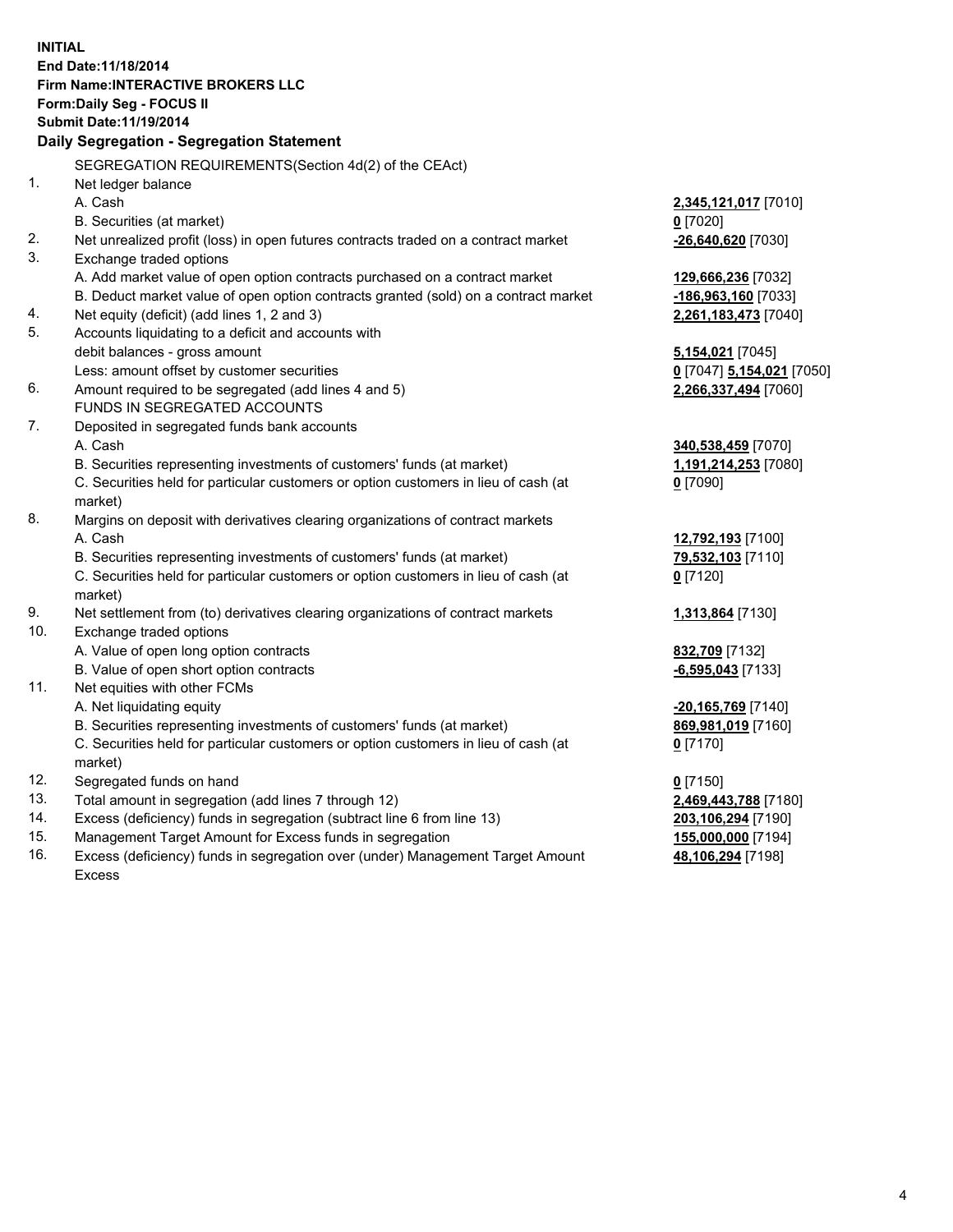## **INITIAL End Date:11/18/2014 Firm Name:INTERACTIVE BROKERS LLC Form:Daily Seg - FOCUS II Submit Date:11/19/2014 Daily Segregation - Supplemental**

| $\blacksquare$           | Total gross margin deficiencies - Segregated Funds Origin                              | 57,231 [9100] |
|--------------------------|----------------------------------------------------------------------------------------|---------------|
| $\blacksquare$           | Total gross margin deficiencies - Secured Funds Origin                                 | 10,323 [9101] |
| $\blacksquare$           | Total gross margin deficiencies - Cleared Swaps Customer Collateral Funds Origin       | $0$ [9102]    |
| $\blacksquare$           | Total gross margin deficiencies - Noncustomer and Proprietary Accounts Origin          | $0$ [9103]    |
| $\blacksquare$           | Total number of accounts contributing to total gross margin deficiencies - Segregated  | 5 [9104]      |
|                          | <b>Funds Origin</b>                                                                    |               |
| $\blacksquare$           | Total number of accounts contributing to total gross margin deficiencies - Secured     | $1$ [9105]    |
|                          | <b>Funds Origin</b>                                                                    |               |
| $\blacksquare$           | Total number of accounts contributing to the total gross margin deficiencies - Cleared | $0$ [9106]    |
|                          | Swaps Customer Collateral Funds Origin                                                 |               |
| $\blacksquare$           | Total number of accounts contributing to the total gross margin deficiencies -         | $0$ [9107]    |
|                          | Noncustomer and Proprietary Accounts Origin                                            |               |
| $\overline{\phantom{a}}$ | Upload a copy of the firm's daily margin report the FCM uses to issue margin calls     |               |
|                          | which corresponds with the reporting date.                                             |               |

11.18.2014 Commodity Margin Deficiency Report.xls